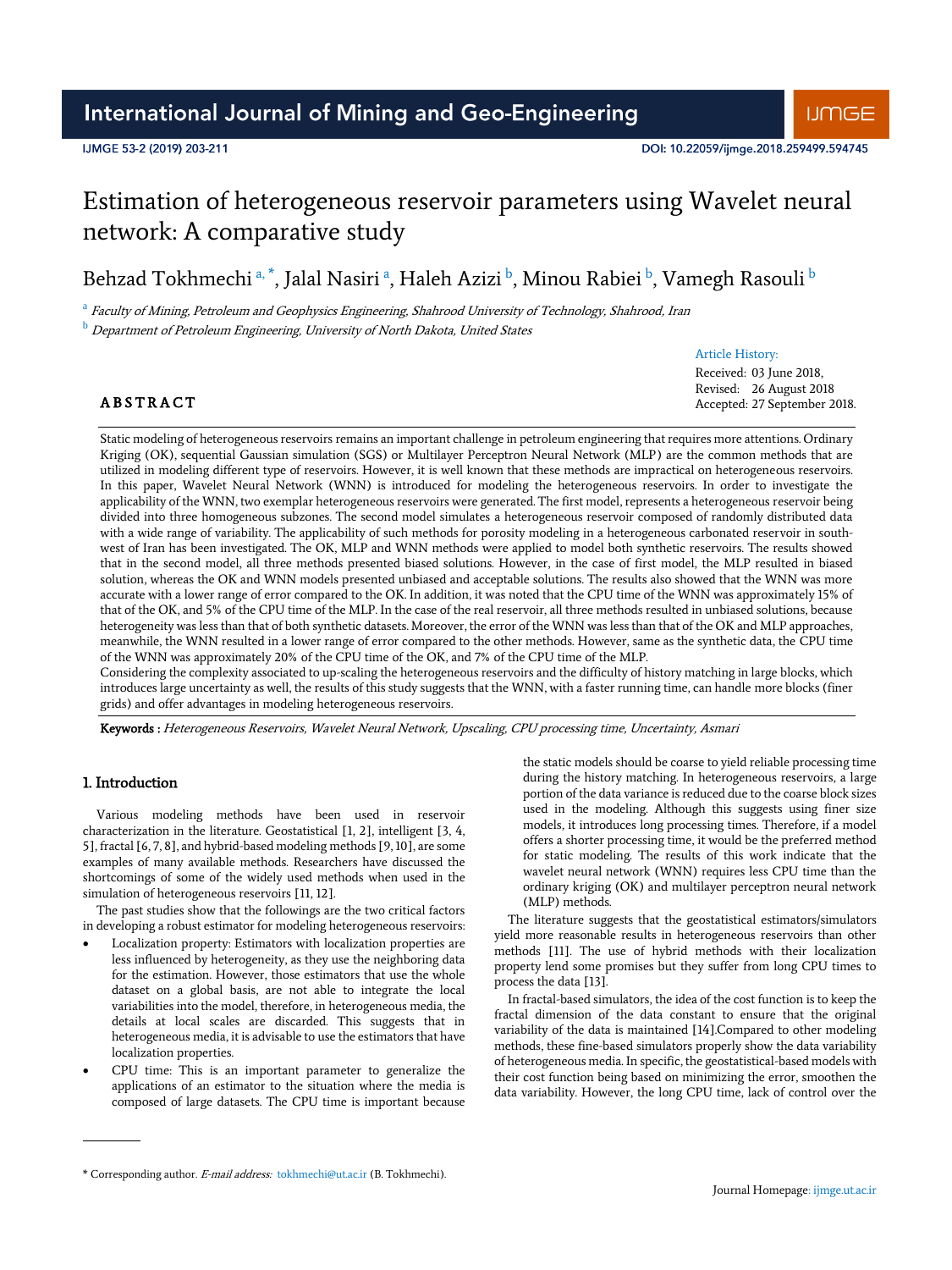umge

estimation error, and producing biased results, are the main disadvantages of multi-fractal/fractal-based simulators [15].

As already stated, the long CPU time is one of the main shortcomings of the common intelligent methods, such as the multilayer perceptron (MLP) or the radial basis function (RBF) neural networks. MLP is a global modeling method, introducing larger errors in the results comparing to common geostatistical methods in heterogeneous reservoirs [13]. RBF is a local based model requiring large datasets to generate reasonable results: this is while the reservoir datasets are generally sparse [16].

The above discussion shows the necessity of a suitable method to model complex heterogeneous reservoirs. The WNNs are the recent classes of neural networks that combine the MLP and wavelet analysis. The WNN was initially introduced to overcome the shortcomings of the MLP [17]. The WNNs are used with great success in a wide range of applications [18]. For example, it has been proven that The WNN is a valuable tool for analyzing a wide range of time-series. The WNN has already been used with success in image processing, de-noising, signal and image compression, and time-scale decomposition. The WNN is often regarded as a "microscope" in mathematics [19], and it is a powerful tool for representing nonlinearities [20].

The WNN is rarely utilized in geosciences, and especially in petroleum engineering. A few published works have shown that the WNN is a suitable method for reservoir inflow predictions [21, 22, 23]. Other researchers have suggested the WNN or wavelet for forecasting the crude oil/gas price [24, 25, 26]. The results of these studies suggest that the WNN provides better results in comparison with other common methods.

Perhaps the works conducted by Xiao-li et al. and Li-hong et al. are the first studies that compared the OK and WNN methods for grade estimation purposes [27, 28]. They reported that the WNN method, in contrary to OK, does not require any assumptions and is a less timeconsuming method, while they reported that both methods presented reliable results. Niu et al. have investigated the applications of the WNN in the prediction of water content in crude oil [29]. They found that water content can be predicted with higher precisions using the WNN compared to other theoretical methods. The applications of the MLP and WNN in the estimation of the Total Oil Content (TOC) using well logs have been presented in other studies [30, 31]. These studies show that both methods yield good results at higher values of TOCs, while the MLP predicts underestimated results at the TOC values of lower than 0.4. They have also noted that the WNN gives unbiased results with higher precision than the MLP. Permeability and porosity predictions from the well logs were studied by Shokooh Saljooghi and Hezarkhani [32, 33]. Their simulation results indicated a decrease in estimation error values that depicts the ability of wavelets to enhance the function approximation capability, and better learning ability compared to the MLP neural network with different activation functions. They reported that among various mother wavelets applied as the activation functions, the Morlet function was found to be the most efficient one.

In this paper, firstly the applications of the OK and MLP, as two currently used static modeling methods, will be studied on heterogeneous reservoir datasets generated synthetically. Then, the results are compared with the proposed WNN method to compare the reliability and the CPU time of these methods.

## 2. Dataset

The applications of OK, MLP, and WNN for heterogeneous

reservoirs modeling are studied using synthetic\* and real datasets, which are introduced in the following.

#### 2.1. Synthetic Data Generation

In order to generate heterogeneous data corresponding to a reservoir property, three synthetic datasets were generated having different number of data, different mean and variance (see Figure 1). The Gaussian probability density function was chosen for each dataset:

$$
f(x) = \frac{1}{\sqrt{2\pi\sigma^2}} \exp(\frac{x - \bar{x}}{\sigma})^2,\tag{1}
$$

Where,  $f(x)$  is the probability density function,  $x$  is the property, which might be any static feature e.g. porosity or geology rock type,  $\sigma$  is the standard deviation of each dataset, and  $\bar{x}$  represents the mean of each dataset.





The reservoir was considered as a simple cube geometry with each edge comprising 10 equally spaced grids (i.e. a total of 1000 nodes) and the property assigned to each node.

In order to perform comparative studies as the objective of this work, the property was assigned to the reservoir in two different forms as show in Figure 2. In Figure 2 (left), three subzones with different sizes are considered where the distribution of data in each zone is patchy random, hence simulating a homogeneous reservoir in each zone, while the reservoir in its entirety is heterogeneous. In this case, it is expected that approaching the boundaries of each two adjacent subzones would increase the heterogeneity in data distribution. Figure 2 (right) shows the second case, where the property is assigned randomly across the entire cube, representing a homogeneous reservoir. In this situation, the values of the properties in the two adjacent nodes can exhibit either very high or low values.

## 2.2. Studied Reservoir

We applied the proposed methodology to an oilfield located in the southwest of Iran. More than 450 wells have been drilled in the studied area. Conventional logs include natural gamma ray, caliper, sonic, density, resistivity, and neutron ran in most of the wells. A section of the eastern part of the reservoir with seven wells was selected for this study. An Underground Counter (UGC) map of the top of the studied formation and the location of the studied wells are shown in Figure 3. The petrophysical logs as well as porosity, which was already processed and interpreted, are available in studied wells. Since the studied

<sup>\*</sup> It should be mentioned that researcher are able to control the behavior of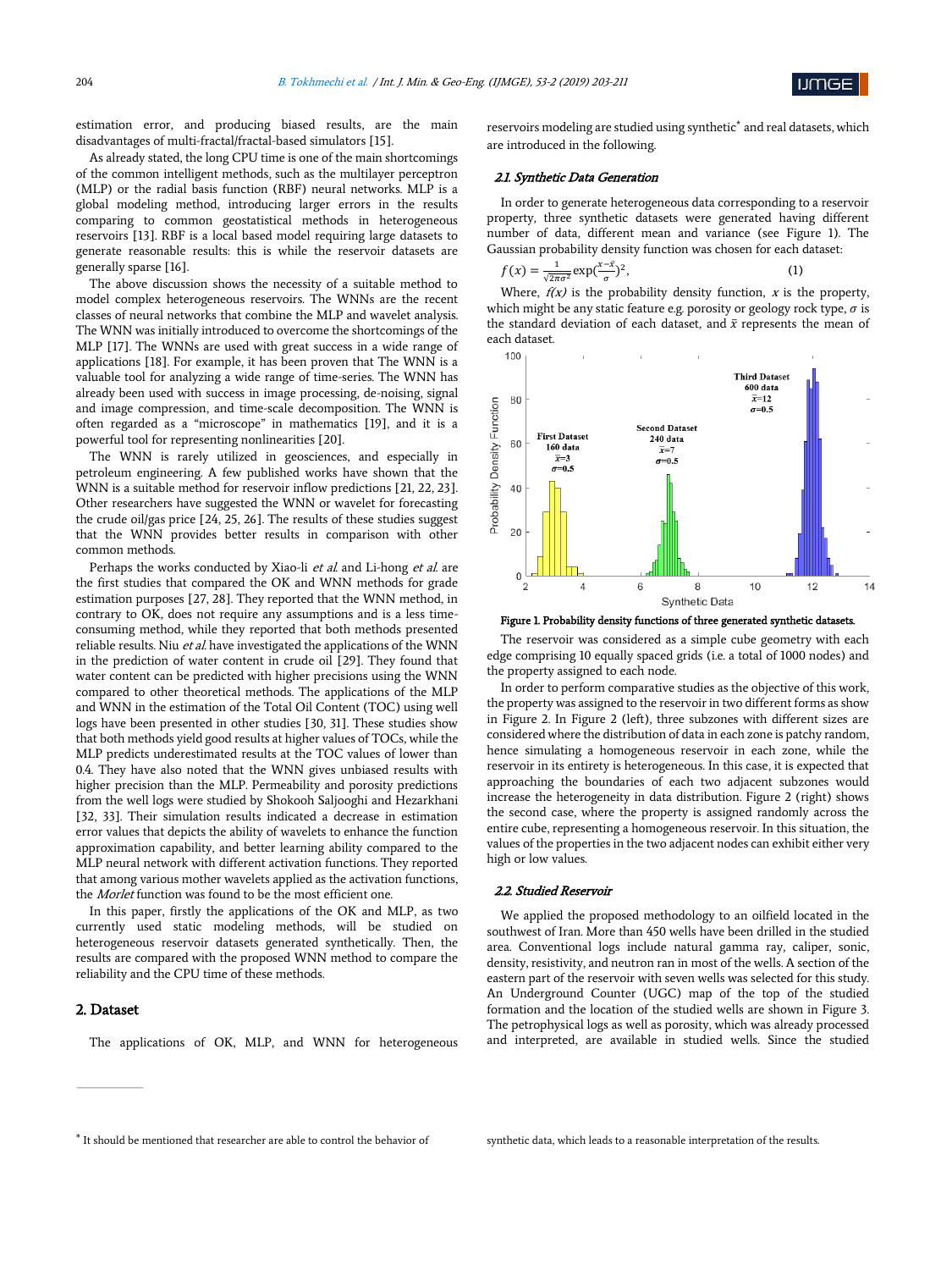reservoir is a naturally fractured carbonated formation (Asmari), there exists heterogeneity associated with the variability of porosity. The sequences of fractured zones with variable fracture density are observed along with non-fractured intervals in the Oligo-Miocene Asmari Formation [34]. Higher porosity values in upper and lower Asmari were measured, and porosity was specifically high in higher dolomitized subzones. Also, as it can be seen in Figure 3, some faults in the studied section of the reservoir are responsible for the heterogeneity and porosity of the fractures. A relatively suitable volume of data was used in this study, which enabled us to investigate the capability of the aforementioned three methods in modeling heterogeneous reservoirs.



Figure 2. Assignment of data to two synthetic cube reservoirs. A heterogeneous model with three homogeneous subzones (left) and a heterogeneous model (right).



Figure 3. The UGC map of the oilfield and the location of studied wells.

# 3. Methodologies

A brief overview of the Ordinary Kriging (OK), Multilayer Perceptron neural network (MLP) and Wavelet Neural Network (WNN) methods is presented in the following subsections. The idea is to compare the results of the OK and MLP, as the two commonly used techniques in geo-modeling in petroleum engineering applications, against the WNN proposed in this work.

# 3.1. Ordinary Kriging

Ordinary Kriging is a basic, linear, and unbiased average geostatistical estimator, with wide spread applications in geosciences. The procedure to conduct an OK modeling includes:

 The variogram of the data is calculated and modeled through Eq. 2 [35]:

$$
\gamma(h) = \frac{(z(x+h) - z(x))^2}{2N(h)},
$$
\n(2)

Where,  $\gamma(h)$  is the variogram of the property for lag h, and

 $N(h)$  is the number of pair samples with distance h, and  $Z(x+h)$  and  $Z(x)$  are the values of the property in locations  $x+h$ , and x, respectively.

- Extracting range, nugget, and sill values from the variogram model.
- Performing a search around the point to be estimated.
- Using the samples located inside the search neighborhood of a point to estimate the property of that point.
- Assigning weights (Eq. 3) to the samples to reflect the spatial variability explored using the variogram model [36]:

$$
Z_0 = \sum_{i=1}^n w_i Z_i. \tag{3}
$$

In the above equation,  $Z_0$  is the estimated property in point  $O$ ; n represents the number of points in search sphere or ellipsoid;  $w_i$  and  $Z_i$ are the weights and values of the property for neighboring points, respectively. The weights are determined under unbiased and minimum error variance restrictions.

### 3.2. Multilayer Perceptron Neural Network

The MLP is also a widely used intelligent estimator in the field of petroleum engineering. Figure 4 illustrates a schematic architecture of the MLP.



#### Figure 4. A schematic architecture of the MLP.

Referring to Figure 4, the data are randomly divided into three parts: 70% for training the network and optimizing the weights of synapses, 15% for test and controlling the stop conditions, and 15% for the validation and optimization of the structure of the network (the number of layers and the number of neurons in each layer) [37].

In Figure 4,  $\underline{X}_i$ , *i=1, ..., n*, are input neurons, with normalized (Eqs. 4) and 5) input data being assigned to them. In the case of this study, the coordinates of the cube or reservoir nodes are the input data, which can be written as:

$$
\underline{X}_i = \frac{\underline{X}_i - \underline{X}_{min}}{\underline{X}_{max} - \underline{X}_{min}},\tag{4}
$$

$$
\underline{X}_i = 2 \underline{X}_i - 1,\tag{5}
$$

Where,  $\hat{\underline{X}}_i$  is the vector of input data, and  $\underline{X}_{max}$  and  $\underline{X}_{min}$  are the vectors of maximum and minimum inputs of training data, respectively. The data are mapped over the range of [0, 1] using equation 4, and then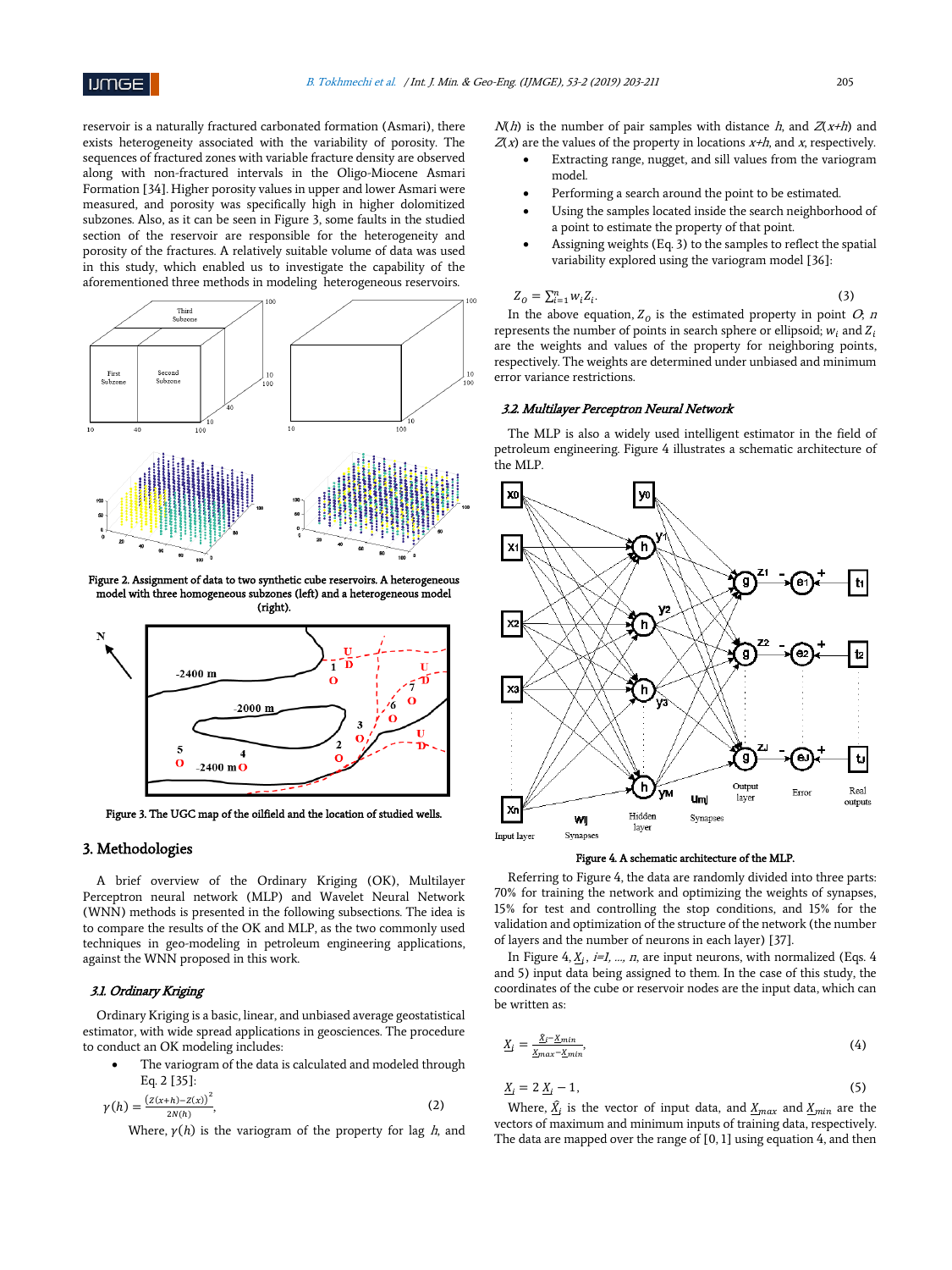

they are transformed over the range of [-1, 1], using equation 5.

The  $x_0$  and  $y_0$  are the offsets and equal to 1, giving freedom to the activation functions. The hyperbolic tangent (Eq. 6) was selected as the activation function in this work. The activation functions are shown as  $h$  and  $g$  in Figure 4. It should be mentioned that due to optimizing the weights of the offsets, the optimization of the type of activation function is not critical and was not conducted in this paper. The activation functions are defined as:

$$
h(p) = g(p) = tgh(p) = \frac{e^{p} - e^{-p}}{e^{p} + e^{-p}}.
$$
\n(6)

 $\underline{W}$  and  $\underline{U}$  are the synapses weight matrixes which initially are randomly generated in the range of [-0.25, 0.25], with Gaussian PDF, and need to be optimized during the process of optimization. In the following we consider all weights as  $W_i$ . .

 $y$ ,  $Z$ ,  $t$  and  $e$  in Figure 4 are the output neurons of the hidden layer, output neurons of the output layer (output of network), the real output, and the error, respectively. Therefore, the structure (the number of layers and neurons) and parameters (weights) of the MLP are optimized by minimizing the error, so the developed network can be utilized for the estimation of the property at unknown points. The overall figure of the error function (cost function) when the network contains one hidden layer is developed according to equation 7 [38]:

$$
TSSE = \sum_{k=1}^{N} \sum_{j=1}^{J} \{t_j - Z_j\}^2
$$
  
= 
$$
\sum_{k=1}^{N} \sum_{j=1}^{J} \{t_j - g\left(\sum_{m=0}^{M} y_m u_{mj}\right)\}^2
$$
 (7)  
= 
$$
\sum_{k=1}^{N} \sum_{j=1}^{J} \{t_j - g\left(\sum_{m=0}^{M} h\left(\sum_{i=0}^{n} X_i w_{im} u_{mj}\right)\right)\}^2
$$

In the above equation, *TSSE* is the total sum of the squared error for all data (train, test or validation individually),  $N$ ,  $n$ ,  $M$ ,  $J$  are the number of data (train, test or validation individually), the number of input data, the number of neurons in hidden layer, and the number of outputs of the network, respectively.

In the case of the MLP, the architecture of neural network (the number of layers and the number of neurons in each layer) as well as the weights of synapses ( $W$  and  $U$ ) were optimized using the conjugate gradient method. The conjugate gradient is an extension of the Quasi Newton, which decreases the optimization time as its main advantage [39]. The Conjugate gradient is expressed as:

$$
\underline{W}_{i+1} = \underline{W}_i - \rho_i \underline{V}_i,\tag{8}
$$

Where,  $\underline{W}_i$  is the vector of weights for synapses ( $\underline{W}$  and  $\underline{U}$ ) in iteration *i*, and  $\underline{W}_{i+1}$  is the updated weights in iteration *i+1*.  $\underline{W}_0$  are randomly generated, in the range of [-0.25, 0.25], and because of its high impact on the results, the optimization is repeated for 20 times. Here,  $\rho_i$ is the step size in the optimization procedure that is optimized using a heuristic procedure. Also,  $\underline{V}_i$  is a vector, with its size similar to  $\underline{W},$  and it is calculated from partial derivative of TSSE to weights.  $\underline{V}_i$  is calculated as:

$$
\underline{V}_i = \underline{l}_i - \beta_i \, \underline{V}_{i-1},\tag{9}
$$

where,  $\mathit{l}_i$  is partial derivative of TSSE ( $\nabla f(\mathit{W}_i)$ ) to weights, and  $\mathit{\beta}_i$  is the step coefficient calculated as:

$$
\beta_i = \frac{l_i^t l_i}{l_{i-1}^t l_{i-1}} = \frac{\|l_i\|^2}{\|l_{i-1}\|^2}.
$$
\n(10)

The initial <u>P,</u>  $(P_0)$  is calculated using the initial randomly weights  $W_0$ , generated as:

$$
\underline{P}_0 = \underline{l}_0 = \nabla TSSE(\underline{W}_0). \tag{11}
$$

Here,  $TSSE(\underline{W}_{0})$  is the total sum of squared error of the MLP in each iteration, which is a function of weights of synapses.

It should be noted that, increasing the total sum of squared error

(TSSE) of test data in five continuous steps, is taken as the termination criterion for training the network.

#### 3.3. Wavelet Neural Network

WNN is in fact an extension of the MLP. The two main differences between the architecture of WNN and MLP [40, 41, 42] are that:

- the number of layers in the MLP should be optimized, whereas in the WNN one hidden layer is considered; and
- the activation functions of WNN are mother wavelets. In fact, the activation functions in the MLP are global, but in the WNN are local with limited bands.

The above differences, offer the following two significant capabilities to the WNN [43]:

- The WNN is a global modeling method. Its optimization is based on the TSSE with localization properties as its computing units (activation functions) are limited bands and are calculated in a local format [44].
- The CPU time of the WNN is much less than the MLP due to the fact that the structure of the WNN is much denser than the MLP [45].

A common mother wavelet is presented in the form of [46 and 47]:

$$
\psi_{a_j b_j}(t) = \frac{1}{\sqrt{a_j}} \psi \left( \frac{t - b_j}{a_j} \right) j = 1, 2, ..., k,
$$
\n(12)

Where,  $\psi(t)$  is the mother wavelet at time t (in our case the location of each node), and  $a$  and  $b$  are scale and translation parameters, respectively. The structure of the WNN, with one input neuron is shown in Figure 5 [17, 41].



## Figure 5. A schematic architecture of WNN with one input.  $\psi(t)$  is the mother wavelet, and one hidden layer might be considered.

The output of the network as presented in Figure 5, is in the form of:  $y(u) = \sum_{i=1}^{M} w_i \psi_{a_j b_j}(u) + \bar{y}.$  (13)

Here,  $w_i$ 's are the synapses weights, and  $\bar{y}$  is the offset. The role of the offset is tuning the estimation, when the average is not zero [48].

In the case of WNN, as previously mentioned, only one layer was considered, and the number of neurons are optimized. Similar to the MLP, the weights of synapses as well as the dilation and translation of mother wavelets in each neuron were optimized using the conjugate gradient method. Gaussian Gradient (Eq. 14, Figure 6.a) and Mexican Hat (Eq. 15, Figure 6.b) were selected as the activation functions in this study, however, here, the results of the *Gaussian Gradient* are presented, because it generated better output than the Mexican Hat. Increasing the TSSE of the test data in five continuous steps was set as the termination criterion for the training.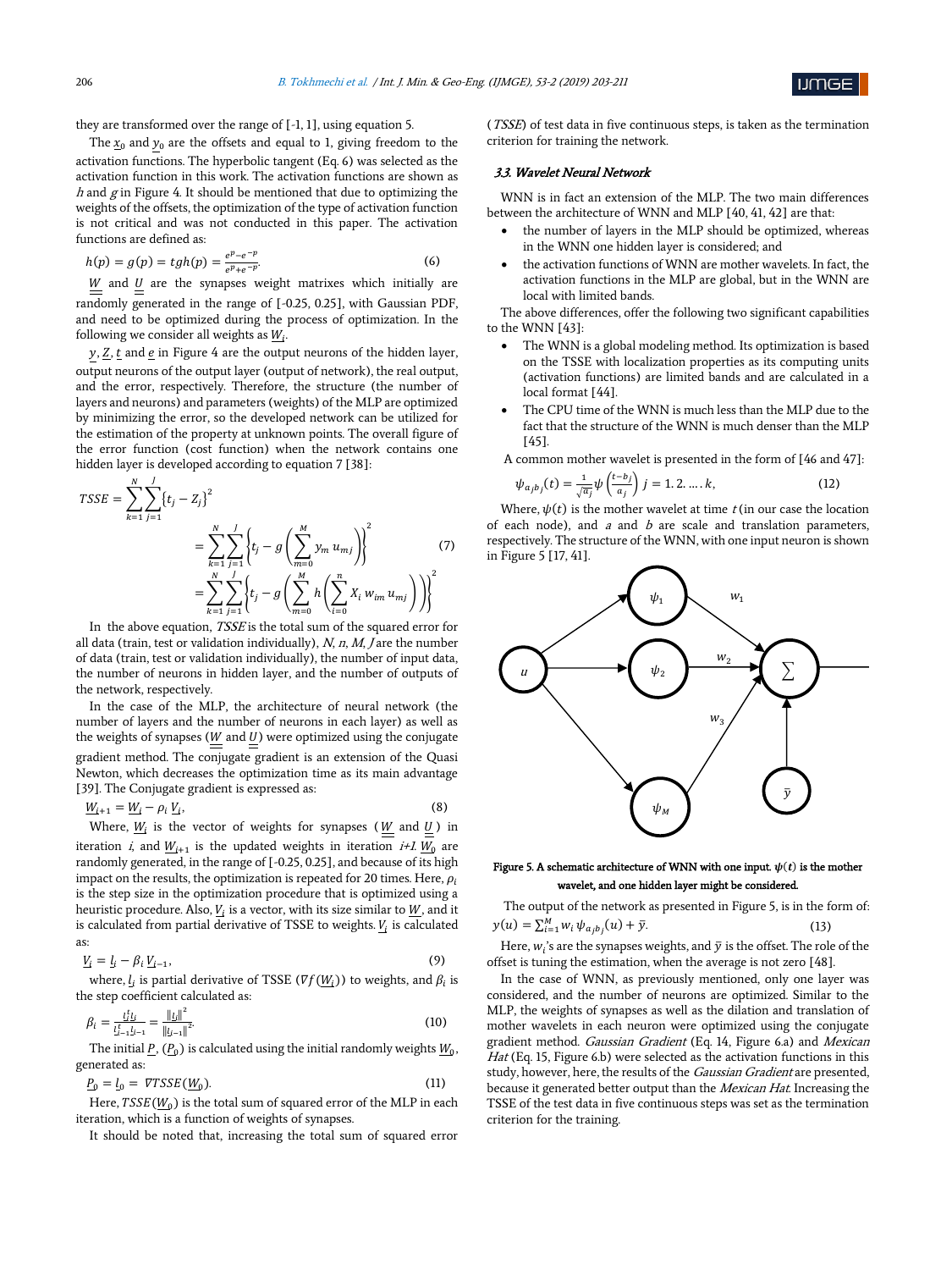4. Results and Discussion

the following.

4.1. Synthetic Data



Figure 6. Two mother wavelets used as the activation functions for the WNN. Mexican Hat (left) and Gaussian Gradient (right).



Figure 7. Modeling a heterogeneous exemplar reservoir composed of three homogeneous sub-reservoirs (Figure 2, left) using the OK, MLP and WNN methods.

#### b) Error Ordinary Kriging

termination criterion (in the case of WNN).

Results of modeling of both synthetic and real data are presented in

The modeling process was carried out at all 1000 node-points of the synthetic models shown in Figure 2. In order to focus on the main objective of this study, we do not present the results of variogram modeling (in the case of OK), the optimization of weights and the training termination criterion (in the case of MLP), and also the optimization of weights-dilation-translation and the training

The results of three different modeling approaches and their corresponding errors for two reservoirs shown in Figure 2 are presented in Figures 7 and 8. It should be emphasized that the 3D coordinates (x, y, and z) are input values, and synthetic property, the sole output.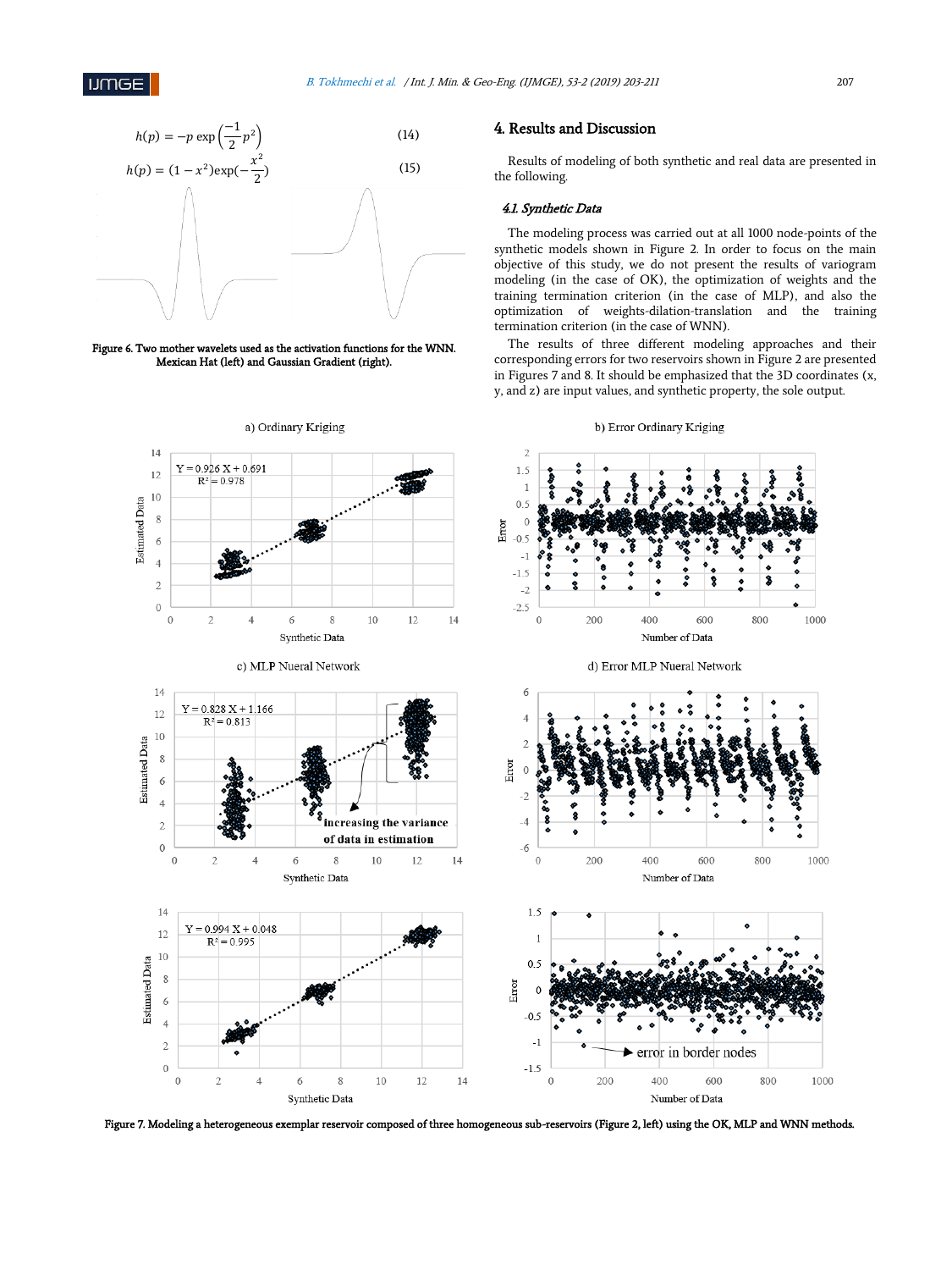

Figure 8. Modeling a heterogeneous exemplar reservoir (Figure 2, right) using the OK, MLP and WNN methods.

The results of Figure 7, corresponds to the first reservoir, where the heterogeneous reservoir is made of three homogeneous sub-reservoirs. In Figure 7, the WNN method appears to yield the best results with its slope of linear regression and R-squared values being close to 1. This confirms that the WNN is capable to simulate a heterogeneous reservoir which is a combination of subsets of homogeneous patches.

From Figure 6, one can say that the results of the OK are also within the acceptable range. However, the MLP method results in dispersed estimations with data scattered over a wide range and cannot be considered as a reliable model in this case. One of the shortcomings of this method is the increased variance of estimation as observed in the MLP analysis.

Another interesting outcome from this study was that the errors significantly increased at the nodes located around the borders, whereas it is close to zero in nodes at far distances from the borders. The boundary of error for the OK, MLP, and WNN are [-2.5, 2], [-6, 6] and [-1.5, 1.5], respectively. Therefore, the range of errors are 5.5, 12 and 3 for these three methods, respectively.

As explained previously, thr WNN is a global estimator, and acts as a local estimator in neighborhood of each estimation point; therefore, it can effectively consider of the impact of the nodal points at the borders of the homogeneous subzones in this example which resulted to minimal error.

The results of the analysis for the second exemplar reservoir (i.e. a heterogeneous reservoir shown in Figure 2, right) are presented in Figure 8. Here, unlike the previous example, the heterogeneity scattered in all nodes instead of being along localized regions. This creates more difficulty even for the WNN method to yield highly accurate results; therefore, it shows larger error ranges in this case comparing to those of the first example.

A closer look at the data shows that they range within [2-13] (see Figure 1). This is while the range of the estimated data presented in Figure 8 is [5, 13] for the OK, [-15, 35] in case of MLP and [7, 13] for the WNN method. This indicates that all three estimators used in this study are biased. Figures 1 and 2 show that 60% of the generated data are in the range of [10.5-13.5], which influenced the OK and WNN. Sum of Errors (SE) for the OK is almost zero (Table 1), this is while the results of this study suggests that the proximity of the SE to zero is not a good indicator to decide whether an estimator is unbiased or not. The inherent lack of continuity in the reservoir data is the main reason why the OK and WNN methods could not accurately model the reservoir in the second example. However, it is observed that the MLP has estimated some of the points with negative values, while all data are positive. The reason is that the TSSE is the cost function in the MLP, and the weights need to be optimized by minimizing the TSSE. Therefore, the wide heterogeneous nature of the reservoir property spread in the second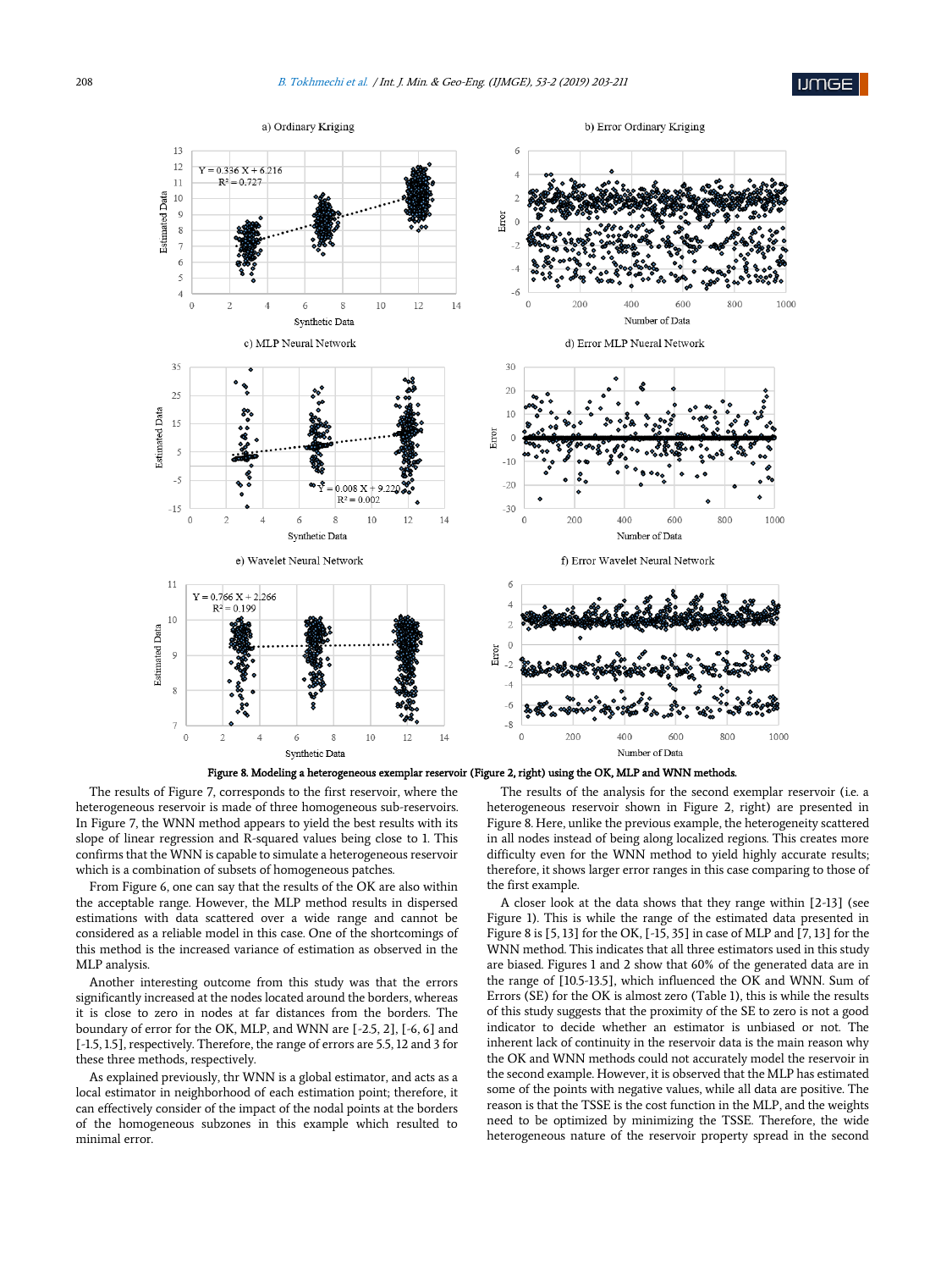exemplar reservoir failed the MLP to find a reasonable trend between the data. It is to be noted that 20 runs required in order to complete the training for the MLP in an attempt to optimize the architecture of the reservoir. The results of the two examples presented above also show that, in overall, all three methods present considerable error when used to model the reservoirs with heterogeneous natures, and are not recommended for the simulations of such reservoirs.

A summary of the results of this study are presented in Table 1. As shown, the CPU times in both scenarios are almost the same. However, there is a considerable difference between the CPU times of the three methods. The CPU time for WNN is about 15% that of the OK and 5% that of the MLP. This suggests that for real reservoirs with large volume of data, due to the upscaling, the WNN is a better estimator that is faster and better suited for modeling smaller sized blocks [49]. It should be mentioned that because of the high computational cost of simulating such fine gridded models, the upscaling techniques are commonly used to reduce the resolution of the simulated models at the expense of losing accuracy.

Well 2 in Figure 3 was selected as a test, therefore, six other wells were used for training the MLP or WNN, and also variogram modeling in OK. Here also the results of variogram modeling (in the case of OK), and the optimization of weights and the training termination criterion (in the case of MLP), and also the optimization of weights-dilation-translation and the training termination criterion (in the case of WNN) are not presented.

| Table 1. Comparison between the results of various methods used to study the |
|------------------------------------------------------------------------------|
| two exemplar reservoirs.                                                     |

|                              | Heterogeneous reservoir composed of<br>three homogeneous patches |                 |                      |                                | A randomly dispersed heterogeneous<br>reservoir |                                                                |                      |                                |
|------------------------------|------------------------------------------------------------------|-----------------|----------------------|--------------------------------|-------------------------------------------------|----------------------------------------------------------------|----------------------|--------------------------------|
| Method                       | <b>SSE</b>                                                       | <b>SE</b>       | Range<br>of<br>error | <b>CPU</b><br>Time<br>(second) | <b>SSE</b>                                      | <b>SE</b>                                                      | Range<br>of<br>error | <b>CPU</b><br>Time<br>(second) |
| Ordinary<br>Kriging          | 293                                                              | (unbiased)      | 5.5                  | 61                             | 5805                                            | 6 (biased,<br>because of<br>over<br>estimation,<br>fig $5.a$ ) | 10                   | 60                             |
| MLP<br>Neural<br>Network     | 2446                                                             | 441<br>(biased) | 12                   | 177                            | 29028                                           | -75<br>(biased)                                                | 55                   | 169                            |
| Wavelet<br>Neural<br>Network | 65                                                               | (unbiased)      | 3                    | 9                              | 12179                                           | 72 (biased)                                                    | 13                   | 8                              |

# 4.2. Real Data

Figure 9 shows the results of estimate porosities using three methods and real porosity in well 2. Here again, the 3D coordinates are the input data and the output is porosity. It is clear in Figure 9 that the variability of estimated porosities using the MLP is higher than that of the OK and WN<sub>N</sub>



Figure 9. Comparison between real porosity and the results of porosity estimation in well 2 in the studied oilfield. It is clear that the variability of porosity estimations for the MLP is higher than that of the OK and WNN.

In Figure 10, the errors and their range for all three methods are mapped, clearly showing unbiased results of the estimations (because mean of errors approach to zero). Moreover, based on Figure 10, the range of error for the WNN is the lowest and for the MLP the highest.

A summary of the results of this study in the case of real data are presented in Table 2. Obviously, there is a considerable difference between the CPU times of the three methods. The CPU time for the WNN is about 20% that of the OK and 7% that of the MLP. All three methods resulted unbiased estimations, while the SSE for WNN are the lowest, and the MLP is the highest.





Figure 10. Range of error of estimation of porosity in well 2 while estimators are a) OK, b) MLP, and c) WNN.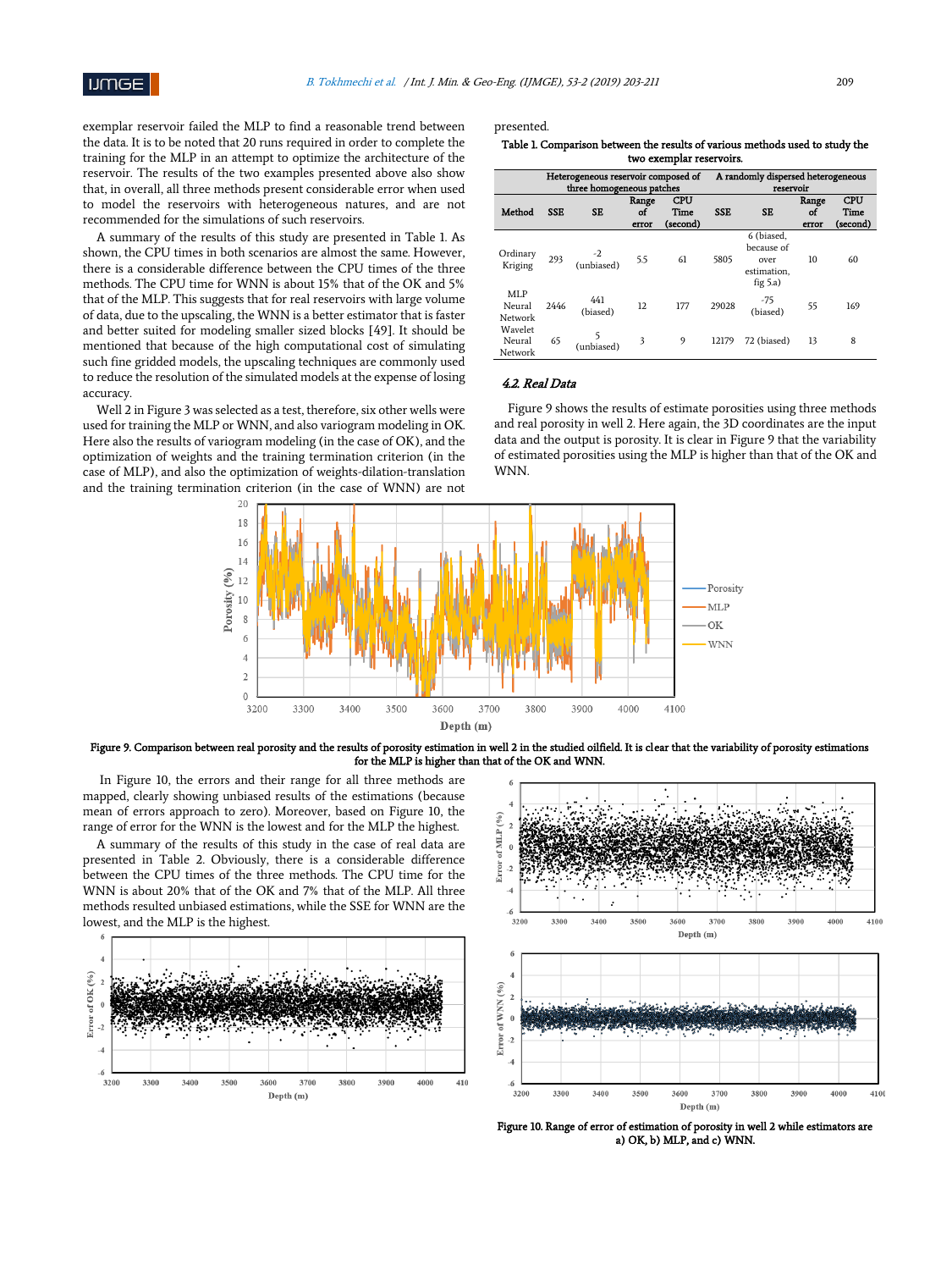

Table 2. Comparison between the results of various methods used to modeling of Asmari reservoir.

| Heterogeneous reservoir composed of three homogeneous patches |            |                 |                   |                      |  |  |  |  |  |  |
|---------------------------------------------------------------|------------|-----------------|-------------------|----------------------|--|--|--|--|--|--|
| Method                                                        | <b>SSE</b> | SE              | Range of<br>error | CPU Time<br>(second) |  |  |  |  |  |  |
| Ordinary Kriging                                              | 5774       | -0.7 (unbiased) | 8                 | 210                  |  |  |  |  |  |  |
| MLP Neural<br>Network                                         | 12419      | 1.1 (unbiased)  | 11                | 600                  |  |  |  |  |  |  |
| Wavelet Neural<br>Network                                     | 1376       | 0.2 (unbiased)  | 4                 | 42                   |  |  |  |  |  |  |

# 5. Conclusions

Two exemplar heterogeneous reservoirs were generated in this study to assess the application of three estimators OK, MLP, and WNN. The first one comprised three homogeneous sub-reservoirs and the second one with randomly dispersed data.

The results of modeling the first case indicated that the WNN appears to be the best estimator in terms of having the shortest CPU time, being unbiased, with a low SSE and a limited range of error. In this case, it was seen that modeling the nodes near the borders between the two adjacent sub-reservoir was the main challenge and required more attention. However, the WNN successfully models these regions due to its localized properties. The results showed that the WNN took approximately 15% of the CPU time of the OK, and 5% that of the MLP. Therefore, due to its faster running time, it can handle more blocks (finer grids) and is highly advantageous in modeling heterogeneous reservoirs.

The results of the second example showed that all three estimators were biased and yielded large error ranges.

In the case of real reservoirs, all methods resulted unbiased, acceptable solutions, while the WNN was more accurate, with a low range of error, and fast running time.

# **REFERENCES**

- [1] Almeida J.A., Use of Geostatistical Models to Improve Reservoir Description and Flow Simulation in Heterogeneous Oil Fields, Master thesis, University Technica De Lisboa, 1999, 161 pages.
- [2] Hu L.Y. and Le Ravalec-Dupin M., Elements for an Integrated Geostatistical Modeling of Heterogeneous Reservoirs, Oil & Gas Science and Technology – Rev. IFP, 2004, Vol. 59 (2), pp. 141-155.
- [3] Hamada G.M., and Elshafei M.A., Neural Network Prediction of Porosity and Permeability of Heterogeneous Gas Sand Reservoirs, SPE Saudi Arabia Section Technical Synposium, Al-khobar, Saudi Arabia, 2009, SPE-126042- MS, 12 pages.
- [4] Cao J., Yang J., Wang Y., Wang D., and Shi Y., Extreme learning machine for reservoir parameter estimation in heterogeneous sandstone reservoir, Mathematical Problem in Engineering, 2015, Vol. 15, 10 pages.
- [5] Karimi A., Moeini F., Shamsoddini-Moghadam M.J., Hosseini S.A., Mohammadi A.H., and Hemmati-Sarpardeh A., Modeling the permeability of heterogeneous oil reservoirs using a robust method, Geosciences Journal, 2016, Vol. 20, pp. 259-271.
- [6] Hewett T.A., Fractal distribution of reservoir heterogeneity and their influence of fluid transport, 61st Ann. Tech. Conf. New Orleans, Louisiana, 1986, SPE 15385.
- [7] Hewett T.A., Modelling Reservoir Heterogeneity with Fractals, Quantitative Geology and Geostatistics, 1993, Vol. 5, pp. 455-466.
- [8] Al-Zainaldin S. Glover PWJ. and Lorinczi P., Synthetic Fractal Modelling of Heterogeneous and Anisotropic Reservoirs for use in Simulation Studies: Implications on their Hydrocarbon Recovery Prediction, Transport in Porous Media, 2017, Vol. 116 (1), pp. 181-212.
- [9] Michael H.A., Li H., Boucher A., Sun T., Caers J., and Gorelick S.M., Combining geologic-process models and geostatistics for conditional simulation of 3-D subsurface heterogeneity, Water Resources Research, 2010, Vol. 46, 20 pages.
- [10] Shiri Y. Tokhmechi B. Zarei Z. Koneshloo M., Self-Affine and ARX-Models Zonation of Well Logging Data, Physica A: Statistical Mechanics and its Application, 2012, Vol. 391 (21), pp. 5208-5214.
- [11] Deutsch C.V., What in the Reservoir is Geostatistics Good For? Journal of Canadian Petroleum Technology, 2006, Vol. 45, pp. 201-225.
- [12] Rasouli V. Tokhmechi B., Difficulties in using geostatistical models in reservoir simulation, 2010, SPE 126191, Egypt.
- [13] Tokhmechi B. Rasouli V. Azizi H. Rabiei M., Hybrid Clustering-estimation for Characterization Thin Bed Heterogeneous Reservoirs, Carbonates and Evaporites, 2018, DOI: 10.1007/s13146-018-0435-0, pp. 1-13.
- [14] Tokhmechi B., The use of the fractal method for simulation of the topographic surfaces, The Journal of Amir Kabir, 2004Vol. 59.D, pp. 41 – 52.
- [15] Majumdar A. and Tien CL., Fractal characterization and simulation of rough surfaces, Wear, 1990, Vol 136, Issue 2, pp. 313-327.
- [16] Lefteri H. Tsoukalas and Robert E. Uhrig, Fuzzy and Neural Approaches in Engineering, New York: John Wiley & Sons, Inc. 1997.
- [17] Zhang Q. and Beveniste A., Wavelet networks, IEEE Transactions on Neural Networks, 1992, Vol. 3, pp. 889– 898.
- [18] Alexandridis A.K. and Zapranis A.D., Wavelet neural networks: A practical guide, Neural Networks, 2013, Vol. 42, pp. 1-27.
- [19] Cao L. Hong Y. Fang H. and He G., Predicting chaotic time series with wavelet networks, Physica D, 1995, Vol. 85, pp. 225–238.
- [20] Fang Y. and Chow T.W.S., Wavelets based neural network for function approximation, Lecture notes in computer science, 2006, Vol. 3971, pp. 80–85.
- [21] Okkan U., Wavelet neural network model for reservoir inflow prediction, Sceintia Iranica A., 2012, Vol 19 (6), pp. 1445-1455.
- [22] Fengqi h. and Lijuan S., Wavelet Neural Network in the Design and Application of Hydrological Forecast, International Conference on Intelligent Transportation, Big Data and Smart City, Halong Bay, Vietnam, 2015, 12 pages.
- [23] Cui Q. Wang X. Li C. Cai Y. and Liang P., Improved Thomas–Fiering and wavelet neural network models for cumulative errors reduction in reservoir inflow forecast, Journal of Hydro-environment Research, 2016, Vol. 13, pp. 134-143.